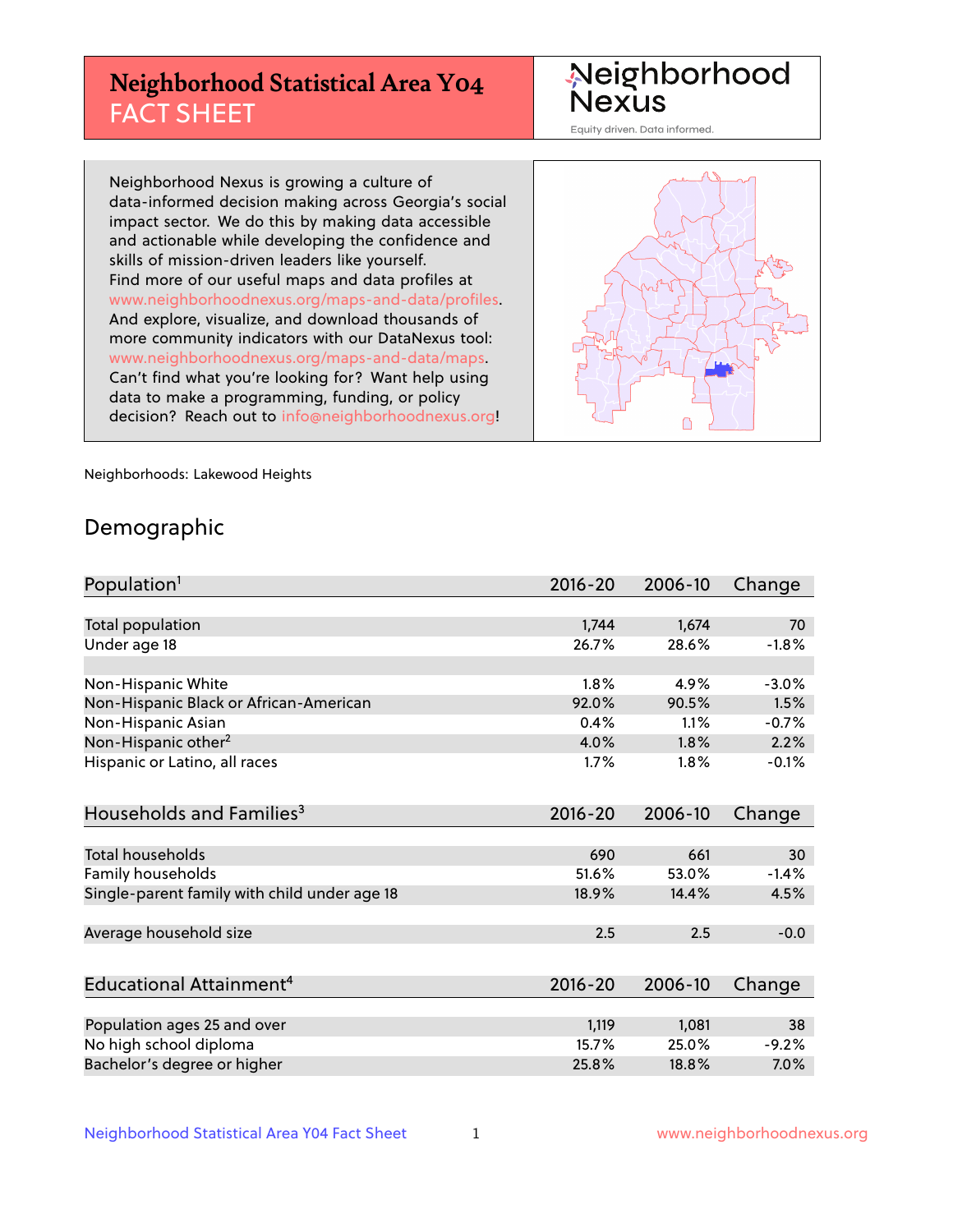# Change Measures, continued...

| Employment <sup>5</sup>                                 | $2016 - 20$ | 2006-10  | Change   |
|---------------------------------------------------------|-------------|----------|----------|
| Total workers residing in Neighborhood Statistical Area | 959         | 901      | 58       |
| Workers with earnings \$1250/month or less              | 22.8%       | 35.3%    | $-12.5%$ |
| Workers with earnings \$1251/month to \$3333/month      | 41.5%       | 52.5%    | $-11.0%$ |
| Workers with earnings greater than \$3333/month         | 35.7%       | 12.2%    | 23.5%    |
|                                                         |             |          |          |
| Total jobs located in Neighborhood Statistical Area     | 207         | 964      | $-757$   |
| Jobs with earnings \$1250/month or less                 | 22.2%       | 40.1%    | $-17.9%$ |
| Jobs with earnings \$1251/month to \$3333/month         | 39.1%       | 38.7%    | 0.4%     |
| Jobs with earnings greater than \$3333/month            | 38.6%       | 21.2%    | 17.5%    |
|                                                         |             |          |          |
| Jobs/workers ratio                                      | 0.2         | 1.1      | $-0.9$   |
|                                                         |             |          |          |
| Income and Poverty <sup>6</sup>                         | $2016 - 20$ | 2006-10  | Change   |
|                                                         |             |          |          |
| Median household income                                 | \$37,652    | \$26,376 | \$11,276 |
|                                                         |             |          |          |
| Population for whom poverty status is determined        | 1,744       | 1,670    | 73       |
| Population below poverty                                | 27.2%       | 40.9%    | $-13.6%$ |
| Housing $'$                                             | $2016 - 20$ | 2006-10  | Change   |
|                                                         |             |          |          |
| Total housing units                                     | 912         | 911      | 1        |
| Occupied housing units                                  | 75.7%       | 72.5%    | 3.2%     |
| Vacant housing units                                    | 24.3%       | 27.5%    | $-3.2%$  |
|                                                         |             |          |          |
| Occupied housing units                                  | 690         | 661      | 30       |
| Owner occupied housing units                            | 44.2%       | 48.0%    | $-3.8%$  |
| Renter occupied housing units                           | 55.8%       | 52.0%    | 3.8%     |
|                                                         |             |          |          |
| Access to a Vehicle <sup>8</sup>                        | $2016 - 20$ | 2006-10  | Change   |
|                                                         |             |          |          |
| Occupied housing units                                  | 690         | 661      | 30       |
| No vehicle available                                    | 17.7%       | 23.7%    | $-6.0%$  |
|                                                         |             |          |          |
| Crime Rates, per 10,000 Population <sup>9</sup>         | 2017-21     | 2012-16  | Change   |
|                                                         |             |          |          |
| All Part I crimes                                       | 1,312.1     | 1,365.8  | $-53.6$  |
| Violent crime                                           | 278.7       | 343.5    | $-64.8$  |
| <b>Murder</b>                                           | 12.6        | 6.2      | 6.4      |
| Robbery                                                 | 83.7        | 143.8    | $-60.1$  |
| Aggravated assault                                      | 182.4       | 193.5    | $-11.1$  |
| Property crime                                          | 1,033.4     | 1,022.3  | 11.2     |
| <b>Burglary</b>                                         | 285.6       | 317.6    | $-32.0$  |
| Larceny                                                 | 605.6       | 532.9    | 72.7     |
| Vehicle theft                                           | 142.2       | 171.8    | $-29.5$  |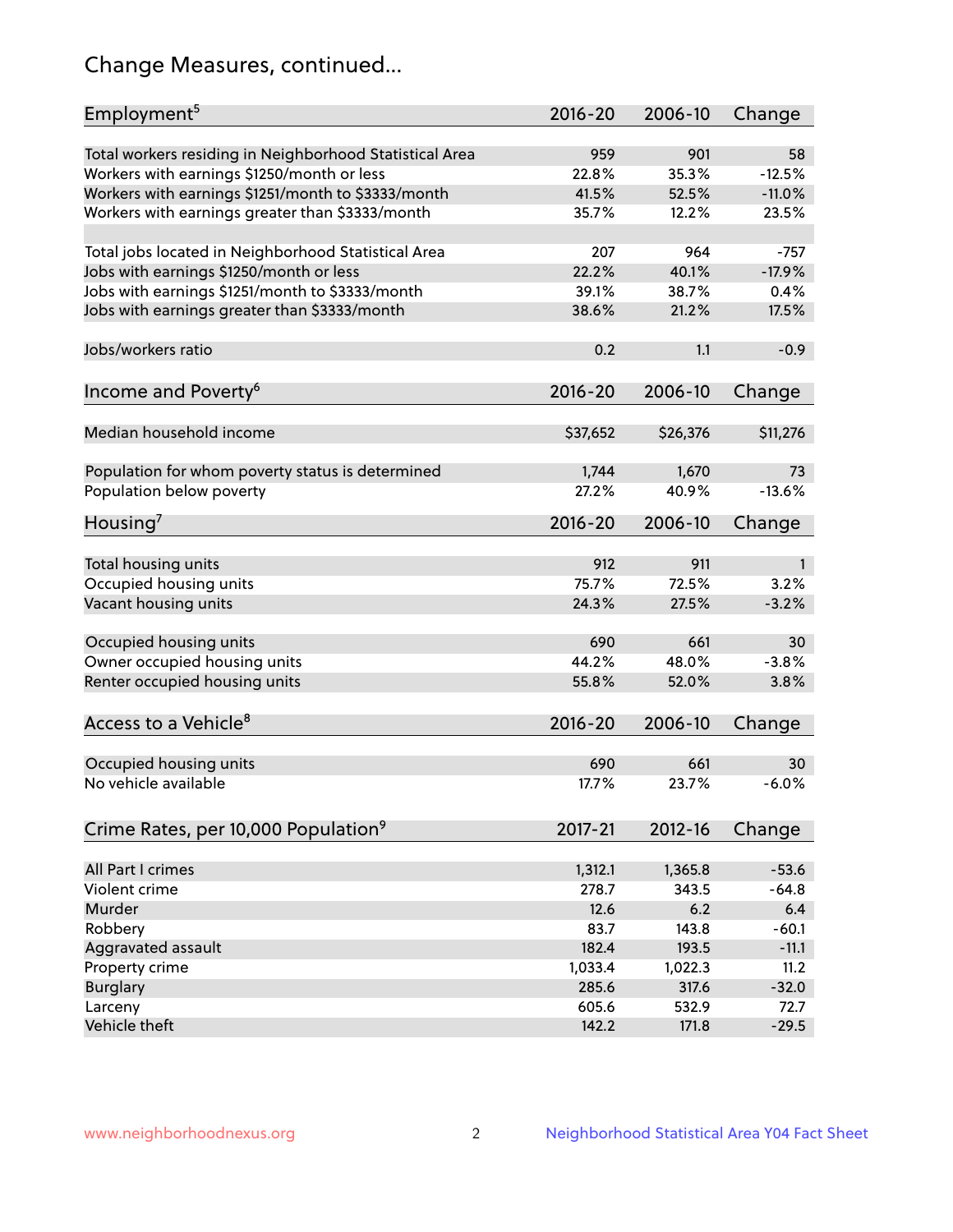# Current Data: Demographic

| Sex and Age, 2016-20 <sup>10</sup>                    | Estimate        | Margin of Error |
|-------------------------------------------------------|-----------------|-----------------|
| Total population                                      | 1,744           | $\pm$ 516       |
| Male                                                  | 34.6%           | ±12.4%          |
| Female                                                | 65.4%           | ±26.8%          |
| Under 5 years                                         | 7.1%            | $\pm$ 4.7%      |
| 5 to 9 years                                          | 6.4%            | $\pm$ 5.5%      |
| 10 to 14 years                                        | 7.9%            | $\pm$ 5.8%      |
| 15 to 19 years                                        | 7.7%            | $\pm$ 6.5%      |
| 20 to 24 years                                        | 6.8%            | $\pm$ 5.7%      |
| 25 to 34 years                                        | 19.0%           | $\pm$ 8.7%      |
| 35 to 44 years                                        | 15.8%           | $\pm$ 7.0%      |
| 45 to 54 years                                        | 8.2%            | $\pm$ 4.6%      |
| 55 to 59 years                                        | 4.3%            | ±4.3%           |
| 60 to 64 years                                        | 6.3%            | $\pm$ 5.6%      |
| 65 to 74 years                                        | 6.6%            | $\pm$ 3.3%      |
| 75 to 84 years                                        | 2.8%            | $\pm 2.7\%$     |
| 85 years and over                                     | 1.2%            | $\pm 1.5\%$     |
| Median age (years)                                    | 32.5            | ±1.8            |
| Race and Ethnicity, 2016-20 <sup>11</sup>             | <b>Estimate</b> | Margin of Error |
| Total population                                      | 1,744           | $\pm$ 516       |
| Hispanic or Latino (of any race)                      | 1.7%            | $\pm$ 4.6%      |
| Not Hispanic or Latino                                | 98.3%           | $\pm$ 7.5%      |
| White alone                                           | 1.8%            | $\pm 2.2\%$     |
| Black or African American alone                       | 92.0%           | ±12.3%          |
| American Indian and Alaska Native alone               | 0.0%            | $\pm$ 0.7%      |
| Asian alone                                           | 0.4%            | $\pm 1.1\%$     |
| Native Hawaiian and other Pacific Islander alone      | 0.0%            | $\pm$ 0.7%      |
| Some other race alone                                 | 0.4%            | $\pm 1.2\%$     |
| Two or more races                                     | 3.6%            | $\pm$ 7.4%      |
| U.S. Citizenship Status, 2016-20 <sup>12</sup>        | Estimate        | Margin of Error |
| Foreign-born population                               | 56              | $\pm$ 64        |
| Naturalized U.S. citizen                              | 72.7%           | $\pm 25.5\%$    |
| Not a U.S. citizen                                    | 27.3%           | ± 60.2%         |
| Citizen, Voting Age Population, 2016-20 <sup>13</sup> | Estimate        | Margin of Error |
| Citizen, 18 and over population                       | 1,262           | $\pm$ 341       |
| Male                                                  | 31.2%           | ±13.9%          |
| Female                                                | 68.8%           | $\pm$ 11.0%     |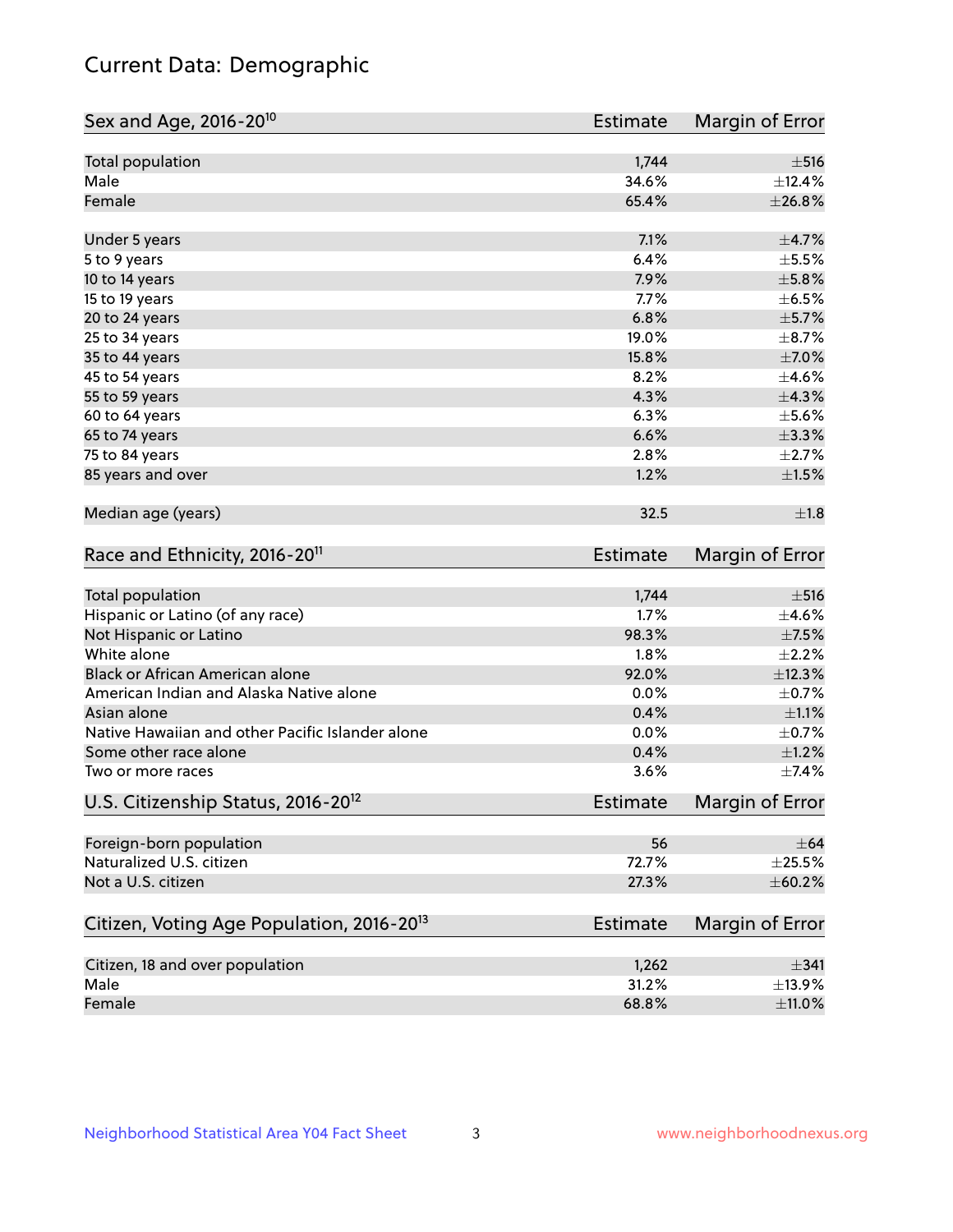# Current Data: Economic

| Income, 2016-20 <sup>14</sup>                                     | Estimate | Margin of Error |
|-------------------------------------------------------------------|----------|-----------------|
| All households                                                    | 690      | $\pm$ 144       |
| Less than \$10,000                                                | 9.1%     | ±12.2%          |
| \$10,000 to \$14,999                                              | 10.4%    | $\pm$ 6.1%      |
| \$15,000 to \$24,999                                              | 20.2%    | $\pm$ 12.0%     |
| \$25,000 to \$34,999                                              | 6.4%     | $\pm$ 7.9%      |
|                                                                   |          |                 |
| \$35,000 to \$49,999                                              | 20.6%    | ±13.4%          |
| \$50,000 to \$74,999                                              | 12.9%    | $\pm$ 9.0%      |
| \$75,000 to \$99,999                                              | 6.8%     | $\pm$ 6.4%      |
| \$100,000 to \$149,999                                            | 7.3%     | $\pm$ 6.9%      |
| \$150,000 to \$199,999                                            | 5.1%     | $\pm$ 8.4%      |
| \$200,000 or more                                                 | 1.3%     | $\pm 2.2\%$     |
| Median household income (dollars)                                 | \$37,652 | ±8,101          |
| Mean household income (dollars)                                   | \$51,408 | ±13,067         |
| Households with earnings                                          | 74.8%    | $\pm$ 6.9%      |
| Mean earnings (dollars)                                           | \$57,878 | ±18,106         |
| Households with Social Security                                   | 28.3%    | $\pm$ 9.0%      |
| Mean Social Security income (dollars)                             | \$13,884 | ±3,570          |
| Households with retirement income                                 | 8.3%     | $\pm$ 7.7%      |
| Mean retirement income (dollars)                                  | \$22,262 | ±21,399         |
| Households with Supplemental Security Income                      | 13.1%    | ±14.5%          |
| Mean Supplemental Security Income (dollars)                       | \$12,778 | ±10,313         |
| Households with cash public assistance income                     | 2.1%     | $\pm$ 3.9%      |
| Mean cash public assistance income (dollars)                      | \$0      | $\pm 0$         |
| Households with Food Stamp/SNAP benefits in the past 12<br>months | 33.3%    | $\pm$ 18.1%     |
| Family households                                                 | 356      | $\pm$ 134       |
| Less than \$10,000                                                | 12.9%    | ±22.3%          |
| \$10,000 to \$14,999                                              | 3.2%     | $\pm$ 7.5%      |
| \$15,000 to \$24,999                                              | 26.7%    | $\pm$ 19.6%     |
| \$25,000 to \$34,999                                              | 3.2%     | $\pm$ 9.5%      |
| \$35,000 to \$49,999                                              | 21.7%    | ±18.9%          |
| \$50,000 to \$74,999                                              | 9.3%     | $\pm$ 10.5%     |
| \$75,000 to \$99,999                                              | 8.7%     | ±10.7%          |
| \$100,000 to \$149,999                                            | 12.4%    | $\pm$ 16.5%     |
| \$150,000 to \$199,999                                            | 1.3%     | $\pm$ 3.7%      |
| \$200,000 or more                                                 | 0.8%     | $\pm$ 3.7%      |
| Median family income (dollars)                                    | \$37,263 | ±12,089         |
| Mean family income (dollars)                                      | \$48,062 | ±14,401         |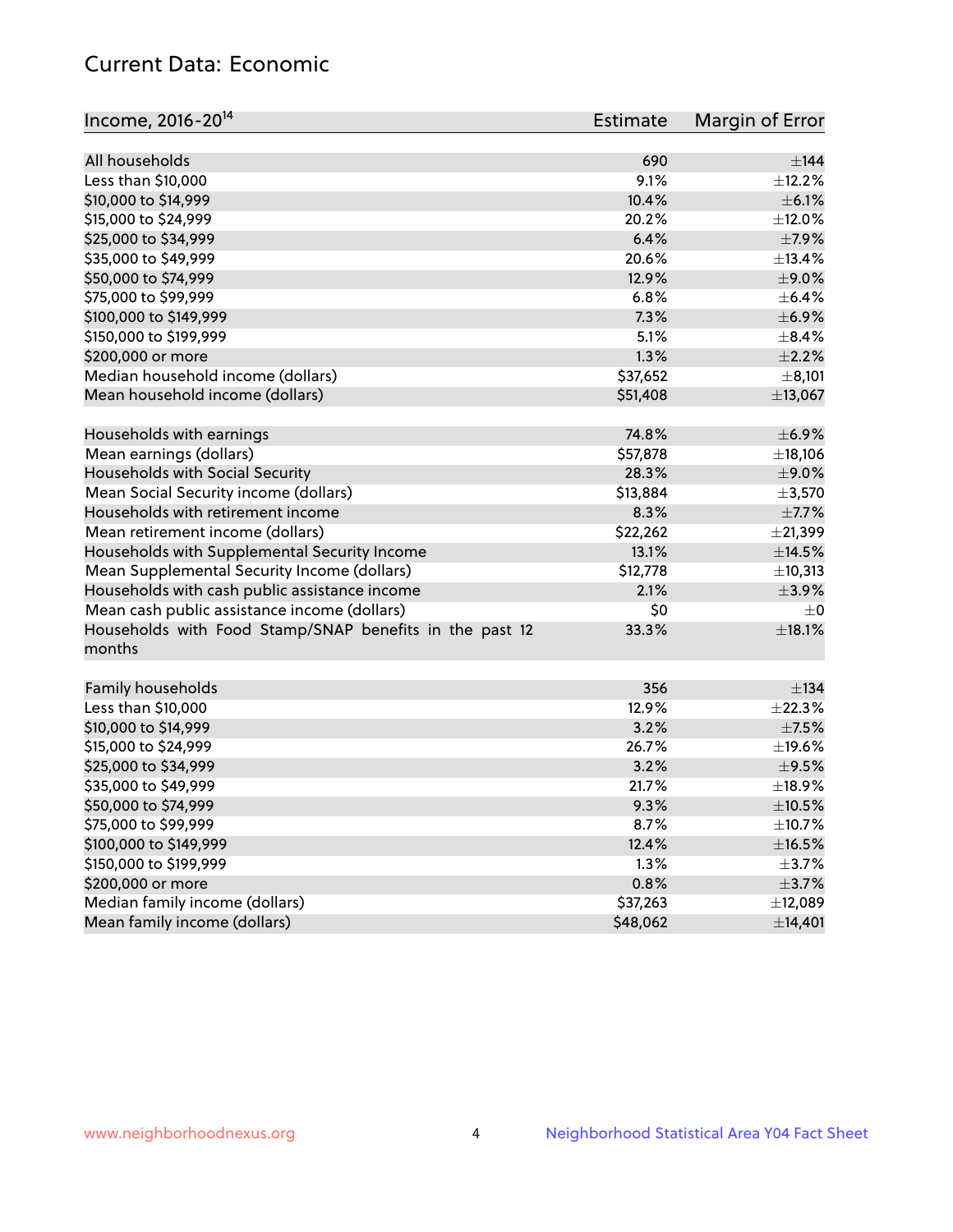# Current Data: Economic, continued...

| Income, 2016-20, continued <sup>15</sup>                                                   | <b>Estimate</b> | Margin of Error        |
|--------------------------------------------------------------------------------------------|-----------------|------------------------|
|                                                                                            |                 |                        |
| Nonfamily households                                                                       | 334<br>\$37,411 | $\pm$ 110<br>±12,391   |
| Median nonfamily income (dollars)                                                          |                 |                        |
| Mean nonfamily income (dollars)                                                            | \$48,262        | ±16,764                |
| Median earnings for workers (dollars)                                                      | \$25,250        | ±5,569                 |
| Median earnings for male full-time, year-round workers<br>(dollars)                        | \$39,496        | ±14,107                |
| Median earnings for female full-time, year-round workers<br>(dollars)                      | \$36,257        | ±5,322                 |
| Per capita income (dollars)                                                                | \$22,151        | $\pm$ 4,179            |
| Families Below Poverty Level, 2016-20 <sup>16</sup>                                        | <b>Estimate</b> | <b>Margin of Error</b> |
|                                                                                            |                 |                        |
| <b>All Families</b>                                                                        | 356             | $\pm$ 134              |
| Percent below poverty                                                                      | 32.4%           | ±28.9%                 |
| Families with related children under 18 years                                              | 230             | $\pm$ 136              |
| Percent below poverty                                                                      | 38.7%           | ±28.1%                 |
| Families with related children under 5 years only                                          | 29              | $\pm$ 49               |
| Percent below poverty                                                                      | 63.4%           | ±97.7%                 |
| Married couple families                                                                    | 74              | $\pm$ 53               |
| Percent below poverty                                                                      | 4.3%            | ±18.8%                 |
| Married couple families with related children under 18 years                               | 27              | $\pm$ 34               |
| Percent below poverty                                                                      | 11.8%           | ±49.9%                 |
| Married couple families with related children under 5 years                                | 6               | $\pm 20$               |
| Percent below poverty                                                                      | 0.0%            | ±199.2%                |
|                                                                                            |                 |                        |
| Families with female householder, no spouse present                                        | 226             | $\pm$ 132              |
| Percent below poverty                                                                      | 32.7%           | ±29.4%                 |
| Families with female householder, no spouse present with                                   | 176             | $\pm$ 127              |
| related children under 18 years                                                            |                 |                        |
| Percent below poverty                                                                      | 40.0%           | $+32.2%$               |
| Families with female householder, no spouse present with<br>related children under 5 years | 23              | $\pm$ 41               |
| Percent below poverty                                                                      | 80.2%           | $\pm$ 84.7%            |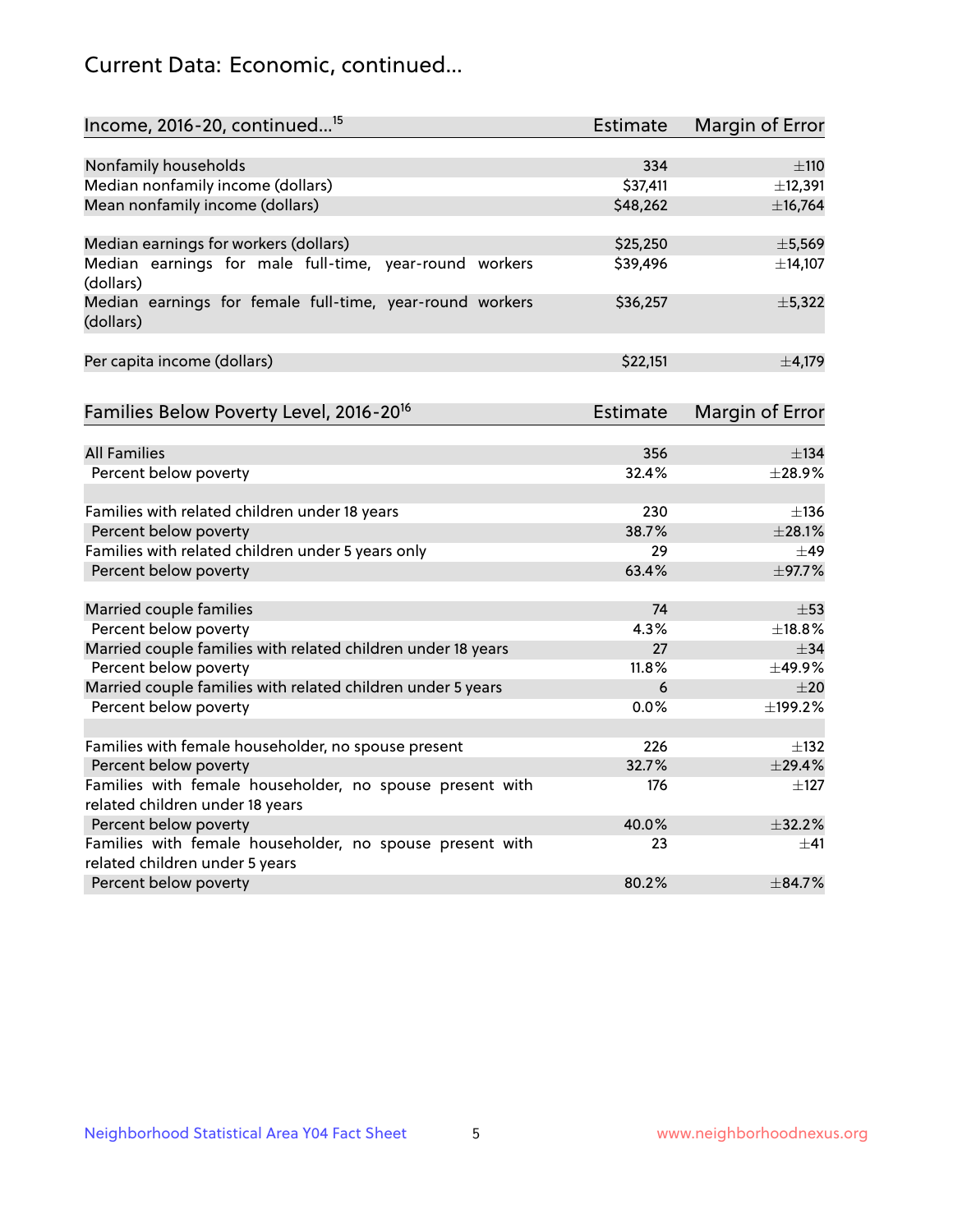# Current Data: Economic, continued...

| People Below Poverty Level, 2016-20 <sup>17</sup> | <b>Estimate</b> | Margin of Error |
|---------------------------------------------------|-----------------|-----------------|
|                                                   |                 |                 |
| Total population                                  | 1,744           | $\pm$ 516       |
| Percent below poverty                             | 27.2%           | ±17.9%          |
| Population under 18 years                         | 466             | $\pm 208$       |
| Percent below poverty                             | 46.7%           | $\pm 21.9\%$    |
| Population 18 years and over                      | 1.278           | $\pm$ 349       |
| Percent below poverty                             | 20.1%           | ±10.4%          |
| Population 18 to 64 years                         | 1,093           | $\pm$ 339       |
| Percent below poverty                             | 18.8%           | $\pm$ 11.6%     |
| Population 65 years and over                      | 185             | $\pm$ 86        |
| Percent below poverty                             | 27.8%           | ±23.4%          |

| Poverty by Race/Ethnicity, 2016-20 <sup>18</sup> | <b>Estimate</b> | Margin of Error |
|--------------------------------------------------|-----------------|-----------------|
|                                                  |                 |                 |
| Non-Hispanic White population                    | 32              | $\pm$ 39        |
| Percent below poverty                            | 5.8%            | ±33.2%          |
| <b>Black population</b>                          | 1,611           | $\pm$ 522       |
| Percent below poverty                            | 28.3%           | ±19.1%          |
| Asian population                                 |                 | ±19             |
| Percent below poverty                            | $0.0\%$         | ±177.7%         |
| Hispanic or Latino population                    | 30              | $\pm$ 81        |
| Percent below poverty                            | 65.9%           | $\pm$ 58.9%     |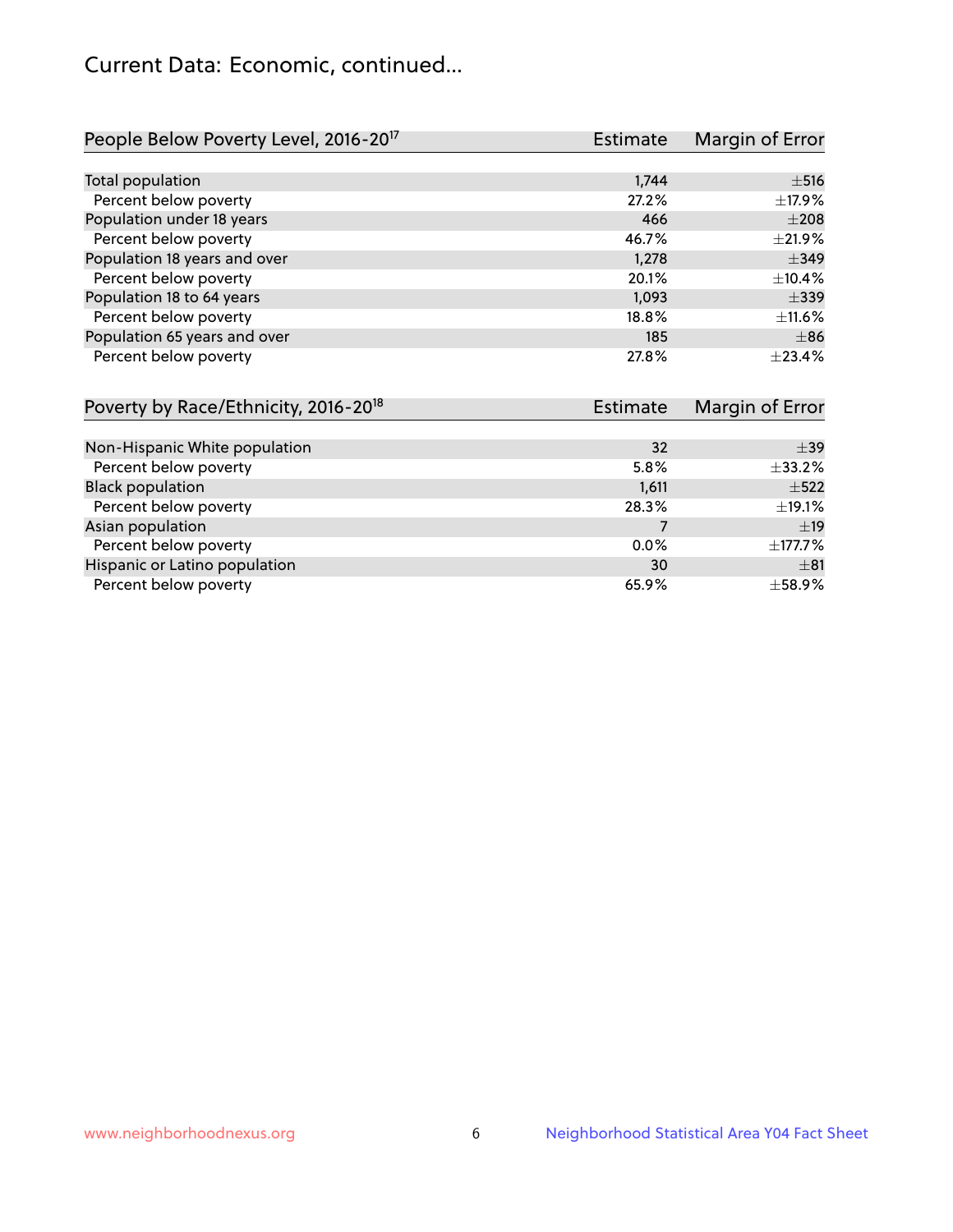# Current Data: Employment

| Employment Status, 2016-20 <sup>19</sup>                      | <b>Estimate</b> | Margin of Error |
|---------------------------------------------------------------|-----------------|-----------------|
|                                                               |                 |                 |
| Population 16 years and over                                  | 1,331           | $\pm$ 397       |
| In labor force                                                | 66.7%           | $\pm$ 6.6%      |
| Civilian labor force                                          | 66.6%           | $\pm$ 6.6%      |
| Employed                                                      | 56.2%           | $\pm$ 9.6%      |
| Unemployed                                                    | 10.4%           | $\pm$ 9.1%      |
| <b>Armed Forces</b>                                           | 0.0%            | $\pm 4.1\%$     |
| Not in labor force                                            | 33.3%           | ±11.8%          |
| Civilian labor force                                          | 887             | ±279            |
| <b>Unemployment Rate</b>                                      | 15.6%           | ±13.5%          |
|                                                               |                 |                 |
| Females 16 years and over                                     | 929             | $\pm 266$       |
| In labor force                                                | 71.4%           | $\pm$ 18.4%     |
| Civilian labor force                                          | 71.4%           | ±18.4%          |
| Employed                                                      | 57.8%           | ±18.7%          |
|                                                               | 156             |                 |
| Own children of the householder under 6 years                 |                 | ±126            |
| All parents in family in labor force                          | 93.4%           | ±25.8%          |
| Own children of the householder 6 to 17 years                 | 260             | ±162            |
| All parents in family in labor force                          | 97.1%           | ±25.3%          |
|                                                               |                 |                 |
| Industry, 2016-20 <sup>20</sup>                               | <b>Estimate</b> | Margin of Error |
| Civilian employed population 16 years and over                | 749             | $\pm 257$       |
| Agriculture, forestry, fishing and hunting, and mining        | 0.0%            | $\pm 2.3\%$     |
| Construction                                                  | 4.9%            | $\pm$ 6.1%      |
| Manufacturing                                                 | 7.7%            | $\pm$ 7.2%      |
| Wholesale trade                                               | 2.5%            | $\pm$ 6.1%      |
| Retail trade                                                  | 5.5%            | $\pm$ 6.5%      |
| Transportation and warehousing, and utilities                 | 8.5%            | $\pm$ 7.3%      |
| Information                                                   | 7.6%            | $\pm$ 8.1%      |
| Finance and insurance, and real estate and rental and leasing | 2.2%            | $\pm$ 4.2%      |
| Professional, scientific, and management, and administrative  | 16.6%           | $\pm 10.6\%$    |
| and waste management services                                 |                 |                 |
| Educational services, and health care and social assistance   | 20.8%           | $\pm$ 14.5%     |
| Arts, entertainment, and recreation, and accommodation and    | 14.0%           | ±12.7%          |
| food services                                                 |                 |                 |
| Other services, except public administration                  | 0.8%            | $\pm 2.9\%$     |
| Public administration                                         | 8.8%            | $\pm$ 9.6%      |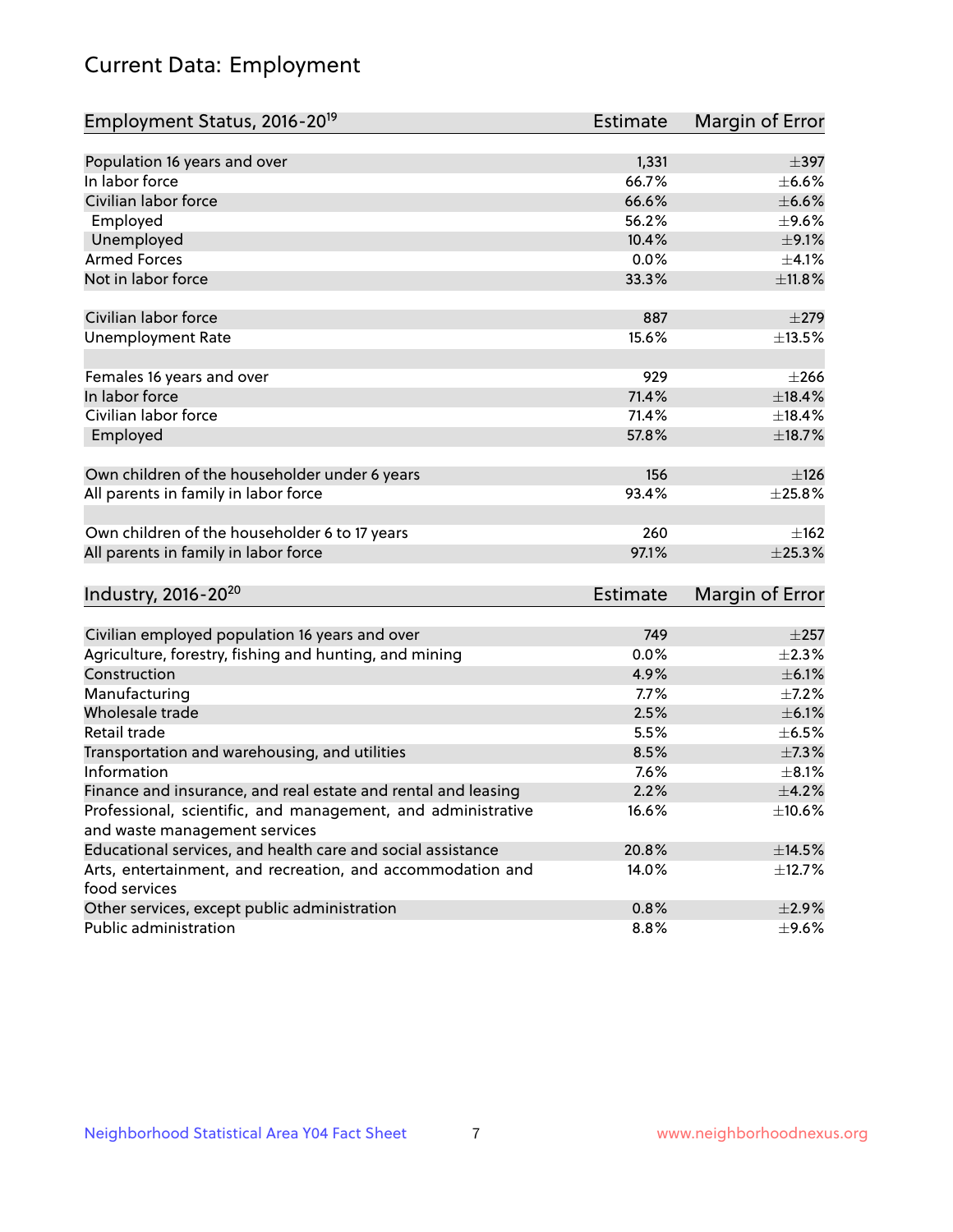# Current Data: Employment, continued...

| Occupation, 2016-20 <sup>21</sup>                                                                       | <b>Estimate</b> | Margin of Error |
|---------------------------------------------------------------------------------------------------------|-----------------|-----------------|
| Civilian employed population 16 years and over                                                          | 749             | $\pm 257$       |
| Management, business, science, and arts occupations                                                     | 35.8%           | ±18.4%          |
| Service occupations                                                                                     | 28.2%           | ±16.3%          |
| Sales and office occupations                                                                            | 16.9%           | ±11.6%          |
| Natural resources, construction, and maintenance occupations                                            | 5.4%            | $\pm$ 7.3%      |
| Production, transportation, and material moving occupations                                             | 13.7%           | $\pm$ 9.4%      |
| Class of Worker, 2016-20 <sup>22</sup>                                                                  | <b>Estimate</b> | Margin of Error |
| Civilian employed population 16 years and over                                                          | 749             | $\pm 257$       |
| Private wage and salary workers                                                                         | 75.7%           | ±36.1%          |
| Government workers                                                                                      | 19.2%           | ±15.1%          |
| Self-employed in own not incorporated business workers                                                  | 5.2%            | $\pm$ 7.4%      |
| Unpaid family workers                                                                                   | 0.0%            | $\pm 2.3\%$     |
|                                                                                                         |                 |                 |
| Job Flows, 2019 <sup>23</sup>                                                                           |                 | 2019            |
| Total Jobs in Neighborhood Statistical Area                                                             |                 | 207             |
| Held by residents of Neighborhood Statistical Area                                                      |                 | 0.5%            |
| Held by non-residents of Neighborhood Statistical Area                                                  |                 | 99.5%           |
| Jobs by Industry Sector, 2019 <sup>24</sup>                                                             |                 | 2019            |
| Total Jobs in Neighborhood Statistical Area                                                             |                 | 207             |
| <b>Goods Producing sectors</b>                                                                          |                 | 1.9%            |
| Trade, Transportation, and Utilities sectors                                                            |                 | 30.9%           |
| All Other Services sectors                                                                              |                 | 67.1%           |
| Total Jobs in Neighborhood Statistical<br>held<br>by<br>Area<br>Neighborhood Statistical Area residents |                 | 1               |
| <b>Goods Producing sectors</b>                                                                          |                 | 0.0%            |
| Trade, Transportation, and Utilities sectors                                                            |                 | 0.0%            |
| All Other Services sectors                                                                              |                 | 100.0%          |
| Jobs by Earnings, 2019 <sup>25</sup>                                                                    |                 | 2019            |
| Total Jobs in Neighborhood Statistical Area                                                             |                 | 207             |
| Jobs with earnings \$1250/month or less                                                                 |                 | 22.2%           |
| Jobs with earnings \$1251/month to \$3333/month                                                         |                 | 39.1%           |
| Jobs with earnings greater than \$3333/month                                                            |                 | 38.6%           |
| Neighborhood Statistical<br>Jobs<br>in<br>held<br>by<br>Total<br>Area                                   |                 | 1               |
| Neighborhood Statistical Area residents                                                                 |                 |                 |
| Jobs with earnings \$1250/month or less                                                                 |                 | 0.0%            |
| Jobs with earnings \$1251/month to \$3333/month                                                         |                 | 100.0%          |
| Jobs with earnings greater than \$3333/month                                                            |                 | 0.0%            |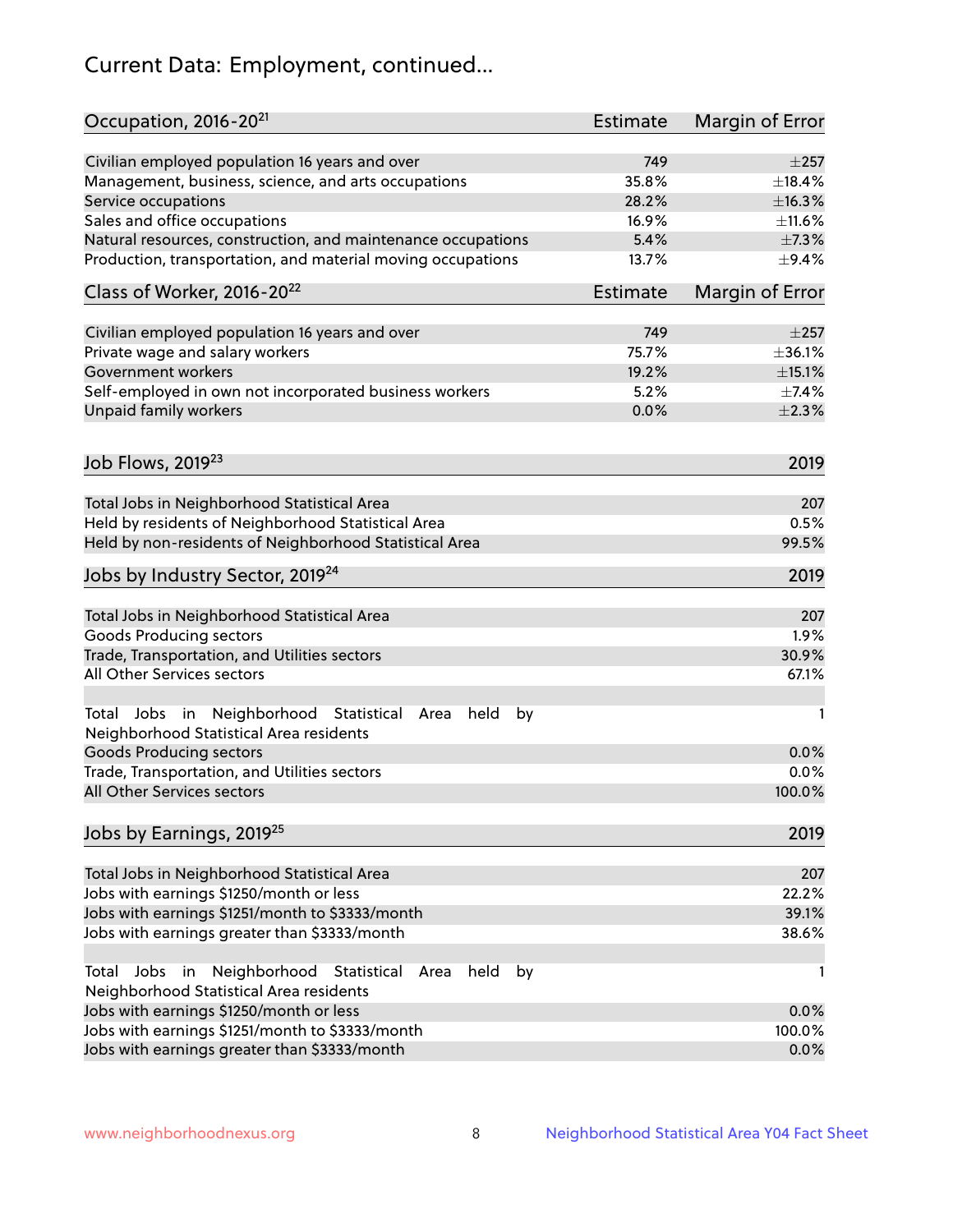# Current Data: Employment, continued...

| Jobs by Age of Worker, 2019 <sup>26</sup>                                                      | 2019   |
|------------------------------------------------------------------------------------------------|--------|
|                                                                                                |        |
| Total Jobs in Neighborhood Statistical Area                                                    | 207    |
| Jobs with workers age 29 or younger                                                            | 13.5%  |
| Jobs with workers age 30 to 54                                                                 | 65.7%  |
| Jobs with workers age 55 or older                                                              | 20.8%  |
|                                                                                                |        |
| Total Jobs in Neighborhood Statistical Area held by<br>Neighborhood Statistical Area residents |        |
| Jobs with workers age 29 or younger                                                            | 0.0%   |
| Jobs with workers age 30 to 54                                                                 | 100.0% |
| Jobs with workers age 55 or older                                                              | 0.0%   |

### Current Data: Education

| School Enrollment, 2016-20 <sup>27</sup>       | <b>Estimate</b> | Margin of Error |
|------------------------------------------------|-----------------|-----------------|
|                                                |                 |                 |
| Population 3 years and over enrolled in school | 466             | $\pm 202$       |
| Nursery school, preschool                      | 4.0%            | $\pm$ 6.2%      |
| Kindergarten                                   | 9.4%            | $\pm$ 15.5%     |
| Elementary school (grades 1-8)                 | 40.9%           | ±16.3%          |
| High school (grades 9-12)                      | 25.8%           | $\pm 20.8\%$    |
| College or graduate school                     | 20.0%           | $+17.7%$        |

| Estimate | Margin of Error |
|----------|-----------------|
|          |                 |
| 1,119    | $\pm$ 323       |
| 2.4%     | $\pm$ 4.3%      |
| 13.3%    | $\pm$ 7.1%      |
| 31.4%    | $\pm$ 18.6%     |
| 18.7%    | $\pm$ 9.0%      |
| 8.3%     | $\pm$ 6.2%      |
| 15.7%    | $\pm$ 7.4%      |
| 10.1%    | $\pm$ 12.5%     |
|          |                 |
| 84.3%    | $+15.2%$        |
| 25.8%    | ±13.6%          |
|          |                 |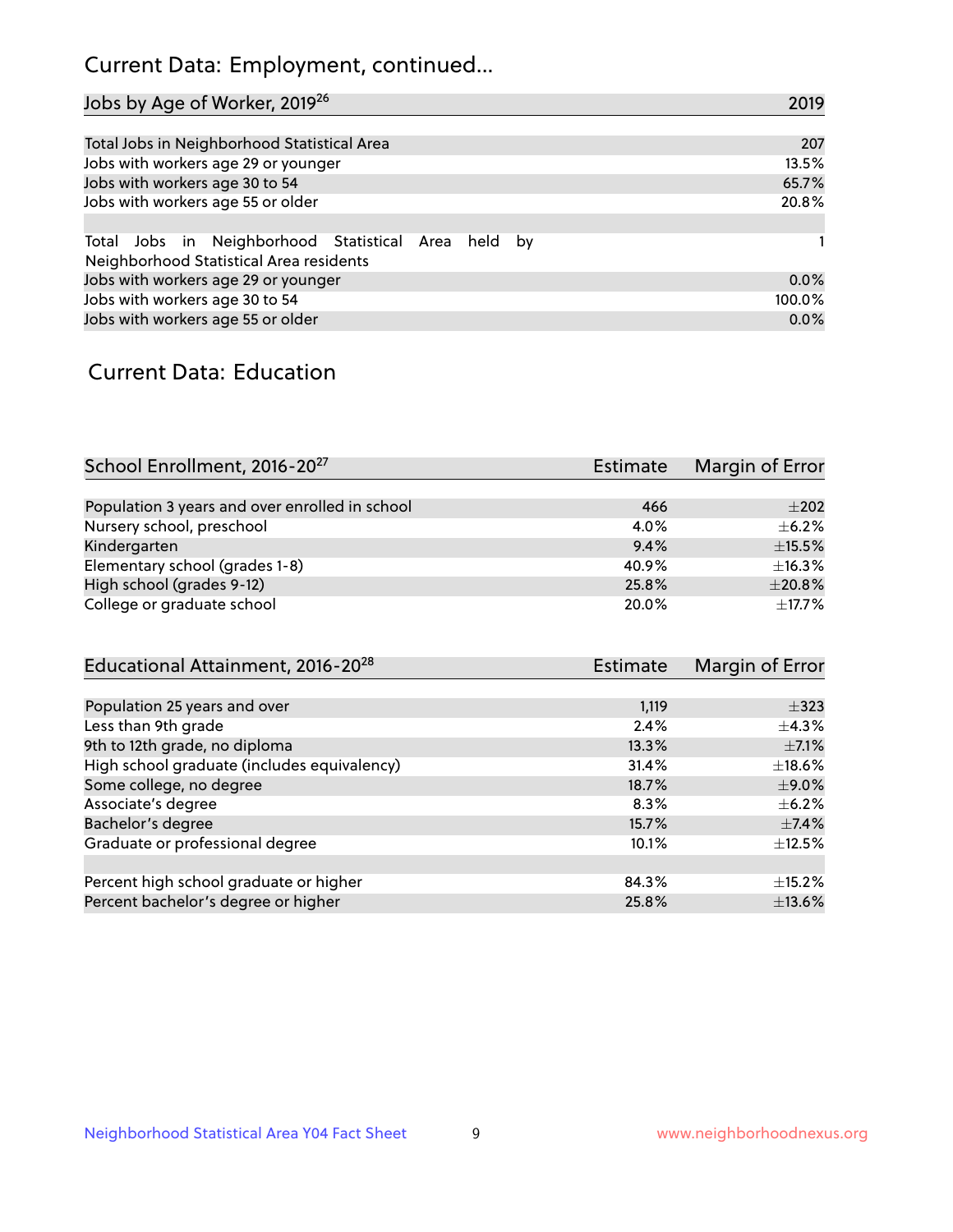# Current Data: Housing

| Households by Type, 2016-20 <sup>29</sup>            | <b>Estimate</b> | Margin of Error |
|------------------------------------------------------|-----------------|-----------------|
|                                                      |                 |                 |
| Total households                                     | 690             | $\pm$ 144       |
| Family households (families)                         | 51.6%           | ±16.2%          |
| With own children under 18 years                     | 24.3%           | $\pm$ 11.3%     |
| Married-couple family                                | 10.7%           | $\pm$ 7.2%      |
| With own children of the householder under 18 years  | 2.6%            | $\pm$ 3.7%      |
| Male householder, no spouse present, family          | 8.2%            | ±12.0%          |
| With own children of the householder under 18 years  | 2.3%            | $\pm 4.5\%$     |
| Female householder, no spouse present, family        | 32.7%           | ±13.4%          |
| With own children of the householder under 18 years  | 19.3%           | $\pm 10.1\%$    |
| Nonfamily households                                 | 48.4%           | ±12.3%          |
| Householder living alone                             | 39.9%           | ±13.4%          |
| 65 years and over                                    | 14.0%           | $\pm$ 6.5%      |
|                                                      |                 |                 |
| Households with one or more people under 18 years    | 33.3%           | ±12.6%          |
| Households with one or more people 65 years and over | 23.4%           | $\pm$ 7.5%      |
|                                                      |                 |                 |
| Average household size                               | 2.52            | $\pm$ 0.53      |
| Average family size                                  | 3.57            | $\pm$ 0.74      |
| Housing Occupancy, 2016-20 <sup>30</sup>             | <b>Estimate</b> | Margin of Error |
|                                                      |                 |                 |
| Total housing units                                  | 912             | $\pm$ 133       |
| Occupied housing units                               | 75.7%           | ±11.4%          |
| Vacant housing units                                 | 24.3%           | $\pm$ 9.3%      |
| Homeowner vacancy rate                               | 1.5             | ±5.8            |
| Rental vacancy rate                                  | 12.6            | $\pm$ 12.9      |
| Units in Structure, 2016-20 <sup>31</sup>            | Estimate        | Margin of Error |
|                                                      |                 |                 |
| Total housing units                                  | 912             | $\pm$ 133       |
| 1-unit, detached                                     | 59.3%           | $\pm$ 10.2%     |
| 1-unit, attached                                     | 8.7%            | $\pm$ 7.5%      |
| 2 units                                              | 0.3%            | $\pm 1.8\%$     |
| 3 or 4 units                                         | 3.1%            | ±4.4%           |
| 5 to 9 units                                         | 7.8%            | $\pm$ 9.2%      |
| 10 to 19 units                                       | 6.1%            | $\pm$ 5.2%      |
| 20 or more units                                     | 11.9%           | $\pm$ 5.9%      |
| Mobile home                                          | 2.8%            | $\pm$ 4.4%      |
| Boat, RV, van, etc.                                  | $0.0\%$         | ±1.4%           |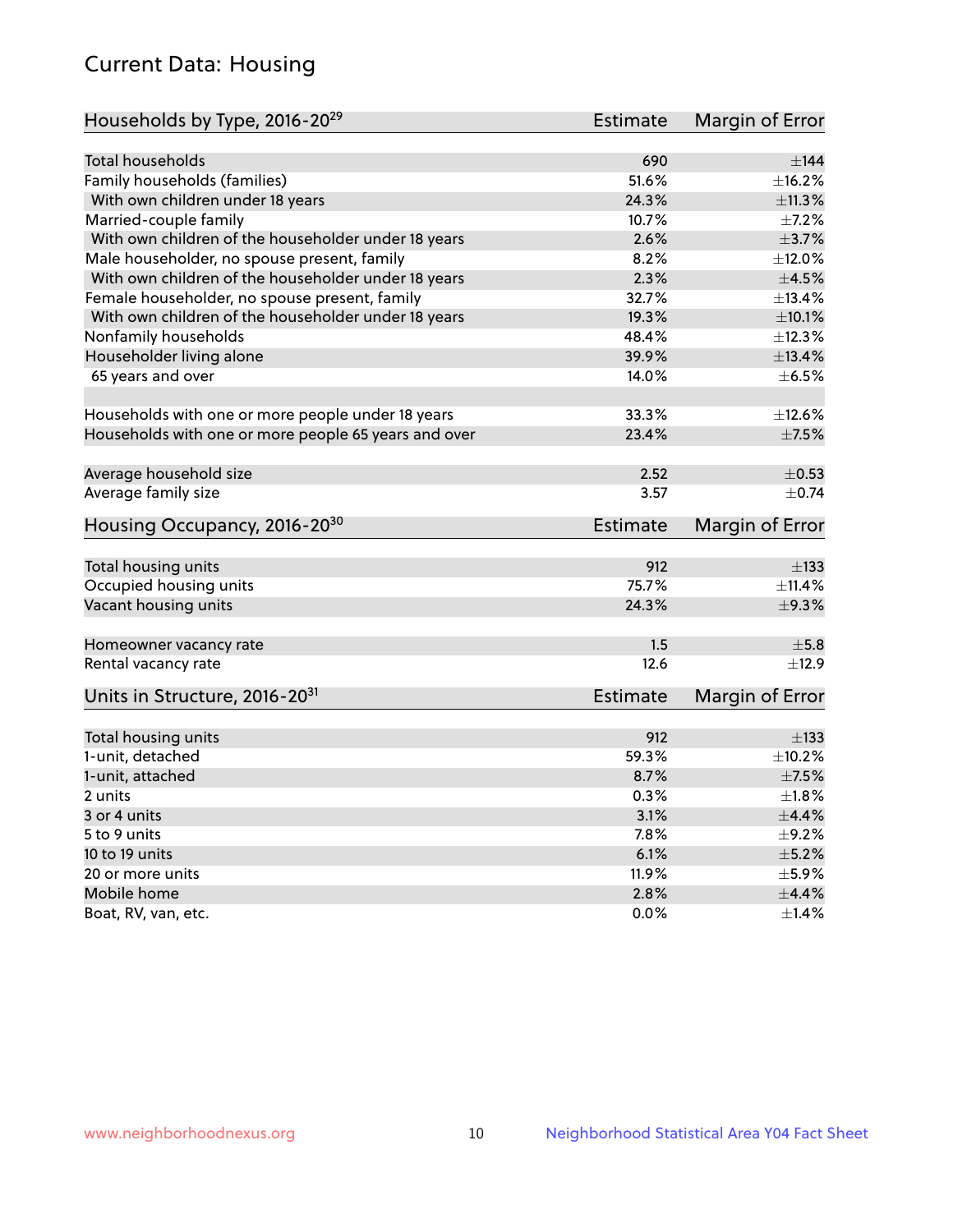# Current Data: Housing, continued...

| Year Structure Built, 2016-20 <sup>32</sup>    | Estimate        | Margin of Error |
|------------------------------------------------|-----------------|-----------------|
| Total housing units                            | 912             | $\pm$ 133       |
| Built 2014 or later                            | 0.6%            | ±1.9%           |
| Built 2010 to 2013                             | 2.1%            | $\pm$ 3.9%      |
| Built 2000 to 2009                             | 39.7%           | $\pm 10.5\%$    |
| Built 1990 to 1999                             | 9.4%            | ±6.3%           |
| Built 1980 to 1989                             | 6.5%            | $\pm$ 6.0%      |
| Built 1970 to 1979                             | 8.2%            | $\pm$ 9.7%      |
| Built 1960 to 1969                             | 5.2%            | $\pm$ 5.3%      |
| Built 1950 to 1959                             | 16.1%           | $\pm$ 9.3%      |
| Built 1940 to 1949                             | 7.0%            | $\pm$ 5.6%      |
| Built 1939 or earlier                          | 5.4%            | $\pm$ 5.0%      |
| Housing Tenure, 2016-2033                      | <b>Estimate</b> | Margin of Error |
| Occupied housing units                         | 690             | $\pm$ 144       |
| Owner-occupied                                 | 44.2%           | $\pm$ 14.0%     |
| Renter-occupied                                | 55.8%           | ±17.9%          |
| Average household size of owner-occupied unit  | 2.25            | $\pm$ 0.59      |
| Average household size of renter-occupied unit | 2.74            | $\pm 0.91$      |
| Residence 1 Year Ago, 2016-20 <sup>34</sup>    | Estimate        | Margin of Error |
| Population 1 year and over                     | 1,720           | $\pm$ 516       |
| Same house                                     | 85.3%           | ±13.6%          |
| Different house in the U.S.                    | 14.7%           | ±9.8%           |
| Same county                                    | 9.3%            | ±7.4%           |
| Different county                               | 5.4%            | $\pm$ 7.1%      |
| Same state                                     | 4.6%            | $\pm$ 6.9%      |
| Different state                                | 0.8%            | ±1.8%           |
| Abroad                                         | 0.0%            | $\pm$ 0.7%      |
| Value of Housing Unit, 2016-20 <sup>35</sup>   | <b>Estimate</b> | Margin of Error |
| Owner-occupied units                           | 305             | ±116            |
| Less than \$50,000                             | 7.0%            | ±13.9%          |
| \$50,000 to \$99,999                           | 24.1%           | ±14.3%          |
| \$100,000 to \$149,999                         | 23.0%           | ±16.2%          |
| \$150,000 to \$199,999                         | 20.0%           | $\pm$ 15.3%     |
| \$200,000 to \$299,999                         | 25.2%           | ±23.4%          |
| \$300,000 to \$499,999                         | 0.0%            | $\pm$ 5.6%      |
| \$500,000 to \$999,999                         | 0.0%            | $\pm$ 5.6%      |
| \$1,000,000 or more                            | 0.7%            | $\pm$ 7.9%      |
| Mortgage Status, 2016-20 <sup>36</sup>         | <b>Estimate</b> | Margin of Error |
| Owner-occupied units                           | 305             | ±116            |
| Housing units with a mortgage                  | 65.3%           | ±18.8%          |

Neighborhood Statistical Area Y04 Fact Sheet 11 11 www.neighborhoodnexus.org

Housing units without a mortgage  $\pm 20.6\%$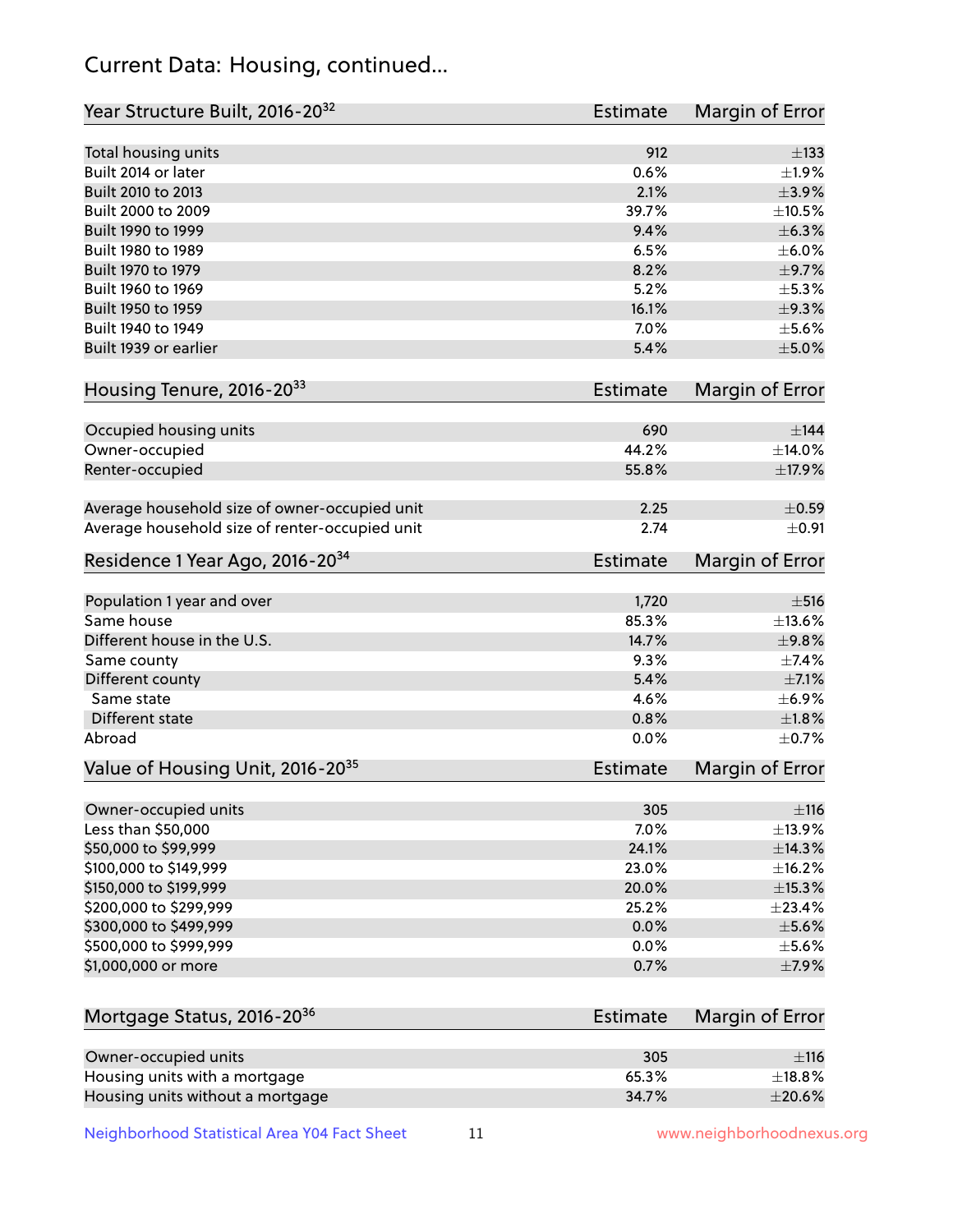# Current Data: Housing, continued...

| Selected Monthly Owner Costs, 2016-20 <sup>37</sup> | <b>Estimate</b> | Margin of Error |
|-----------------------------------------------------|-----------------|-----------------|
|                                                     |                 |                 |
| Housing units with a mortgage                       | 199             | $\pm$ 95        |
| Less than \$300                                     | 0.0%            | $\pm$ 8.6%      |
| \$300 to \$499                                      | 5.7%            | $\pm$ 15.5%     |
| \$500 to \$999                                      | 54.9%           | $\pm 31.3\%$    |
| \$1,000 to \$1,499                                  | 31.8%           | ±18.8%          |
| \$1,500 to \$1,999                                  | 7.6%            | $\pm$ 9.6%      |
| \$2,000 to \$2,999                                  | 0.0%            | $\pm$ 8.6%      |
| \$3,000 or more                                     | 0.0%            | $\pm 10.6\%$    |
|                                                     |                 |                 |
| Median (dollars)                                    | \$917           | $\pm 90$        |
|                                                     |                 |                 |
| Housing units without a mortgage                    | 106             | ±75             |
| Less than \$150                                     | 4.6%            | ±17.9%          |
| \$150 to \$249                                      | 9.2%            | ±17.8%          |
| \$250 to \$349                                      | 21.8%           | $\pm$ 25.3%     |
| \$350 to \$499                                      | 24.7%           | ±29.8%          |
| \$500 to \$699                                      | 34.5%           | ±49.2%          |
| \$700 or more                                       | 5.2%            | $\pm$ 35.4%     |
|                                                     |                 |                 |
| Median (dollars)                                    | \$446           | $\pm$ 93        |

| Selected Monthly Owner Costs as a Percentage of | <b>Estimate</b> | Margin of Error |
|-------------------------------------------------|-----------------|-----------------|
| Household Income, 2016-20 <sup>38</sup>         |                 |                 |
|                                                 |                 |                 |
| Housing units with a mortgage <sup>39</sup>     | 191             | $\pm 96$        |
| Less than 20.0 percent                          | 61.7%           | $\pm$ 25.2%     |
| 20.0 to 24.9 percent                            | 4.9%            | $\pm$ 9.9%      |
| 25.0 to 29.9 percent                            | 8.1%            | $\pm$ 17.0%     |
| 30.0 to 34.9 percent                            | 4.6%            | $\pm$ 8.3%      |
| 35.0 percent or more                            | 20.7%           | $\pm$ 18.7%     |
|                                                 |                 |                 |
| Housing units without a mortgage <sup>40</sup>  | 106             | $\pm$ 82        |
| Less than 10.0 percent                          | 34.3%           | ±23.8%          |
| 10.0 to 14.9 percent                            | 10.2%           | $\pm 20.1\%$    |
| 15.0 to 19.9 percent                            | 11.1%           | ±14.1%          |
| 20.0 to 24.9 percent                            | $0.0\%$         | $\pm$ 11.5%     |
| 25.0 to 29.9 percent                            | 13.4%           | ±23.8%          |
| 30.0 to 34.9 percent                            | $6.7\%$         | $\pm 22.0\%$    |
| 35.0 percent or more                            | 24.3%           | ±48.2%          |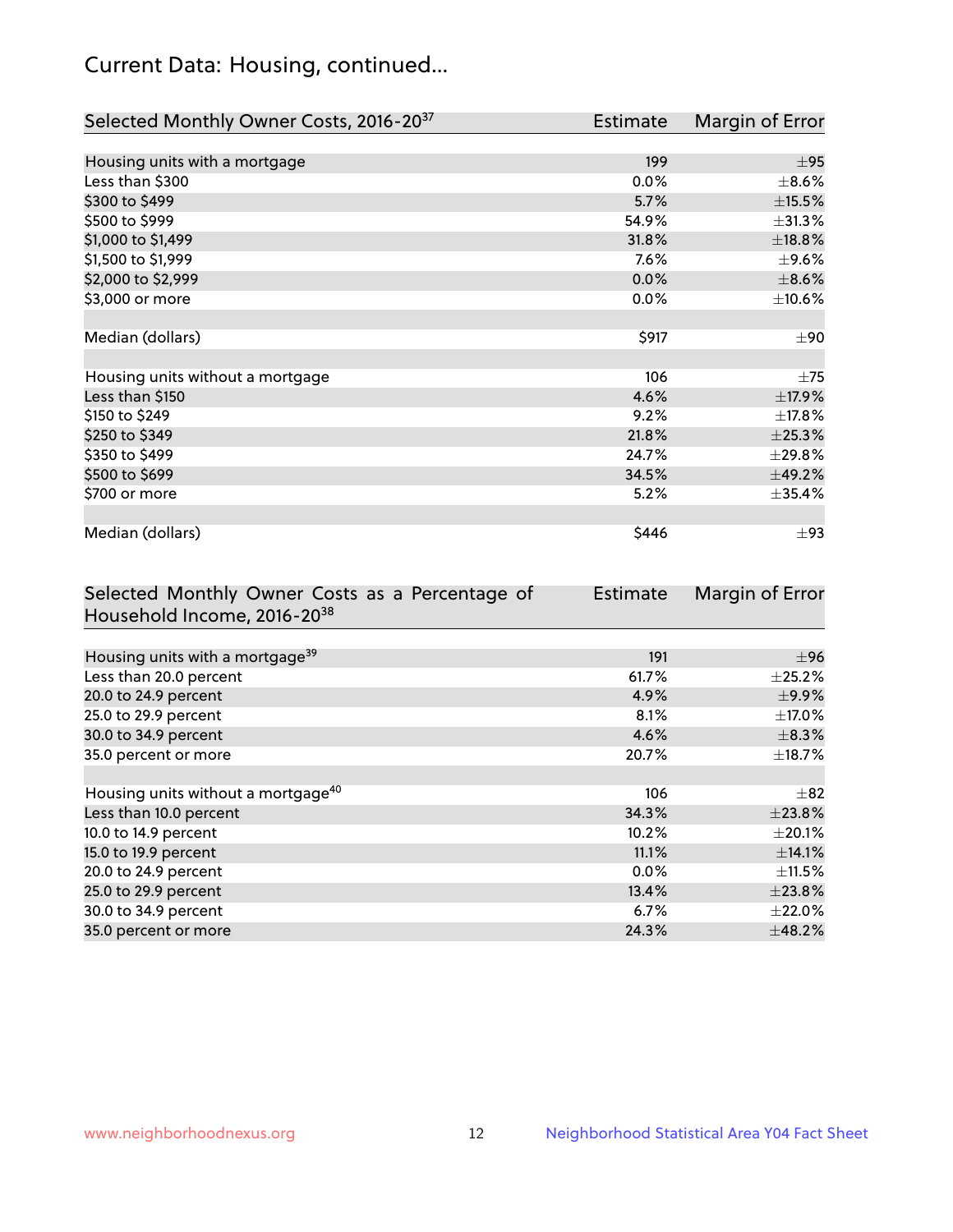# Current Data: Housing, continued...

| Gross Rent, 2016-20 <sup>41</sup>               | <b>Estimate</b> | Margin of Error |
|-------------------------------------------------|-----------------|-----------------|
|                                                 |                 |                 |
| Occupied units paying rent                      | 382             | $\pm$ 148       |
| Less than \$200                                 | 6.7%            | $\pm 8.0\%$     |
| \$200 to \$499                                  | 6.0%            | ±11.8%          |
| \$500 to \$749                                  | 13.6%           | ±14.3%          |
| \$750 to \$999                                  | 32.5%           | ±24.9%          |
| \$1,000 to \$1,499                              | 35.8%           | ±18.2%          |
| \$1,500 to \$1,999                              | 5.2%            | ±12.3%          |
| \$2,000 or more                                 | 0.1%            | $\pm$ 6.4%      |
| Median (dollars)                                | \$941           | $\pm 104$       |
|                                                 |                 |                 |
| No rent paid                                    | 3               | ±14             |
|                                                 |                 |                 |
| Gross Rent as a Percentage of Household Income, | <b>Estimate</b> | Margin of Error |
| $2016 - 20^{42}$                                |                 |                 |
|                                                 |                 |                 |
| Occupied units paying rent <sup>43</sup>        | 378             | $\pm 171$       |
| Less than 15.0 percent                          | 9.5%            | ±12.1%          |
| 15.0 to 19.9 percent                            | 10.6%           | ±13.2%          |
| 20.0 to 24.9 percent                            | 8.1%            | ±10.3%          |
| 25.0 to 29.9 percent                            | 9.9%            | $\pm$ 12.6%     |
| 30.0 to 34.9 percent                            | 5.6%            | $\pm$ 7.8%      |
| 35.0 percent or more                            | 56.4%           | ±25.9%          |

# Current Data: Transportation

| Commuting to Work, 2016-20 <sup>44</sup>  | Estimate | Margin of Error |
|-------------------------------------------|----------|-----------------|
|                                           |          |                 |
| Workers 16 years and over                 | 715      | $\pm 248$       |
| Car, truck, or van - drove alone          | 58.7%    | $\pm$ 10.2%     |
| Car, truck, or van - carpooled            | 13.4%    | $\pm$ 12.2%     |
| Public transportation (excluding taxicab) | 12.6%    | $\pm$ 11.2%     |
| Walked                                    | 0.0%     | $\pm$ 1.7%      |
| Other means                               | 5.0%     | $\pm$ 8.2%      |
| Worked at home                            | 10.3%    | ±9.4%           |
|                                           |          |                 |
| Mean travel time to work (minutes)        | 31.3     | $\pm$ 10.2      |

| Access to a Vehicle, 2016-20 <sup>45</sup> | Estimate | Margin of Error |
|--------------------------------------------|----------|-----------------|
|                                            |          |                 |
| Occupied housing units                     | 690      | $+144$          |
| No vehicles available                      | 17.7%    | $+13.4%$        |
| 1 vehicle available                        | 55.7%    | $\pm$ 15.5%     |
| 2 vehicles available                       | 22.0%    | $+13.2%$        |
| 3 or more vehicles available               | 4.6%     | $+6.9%$         |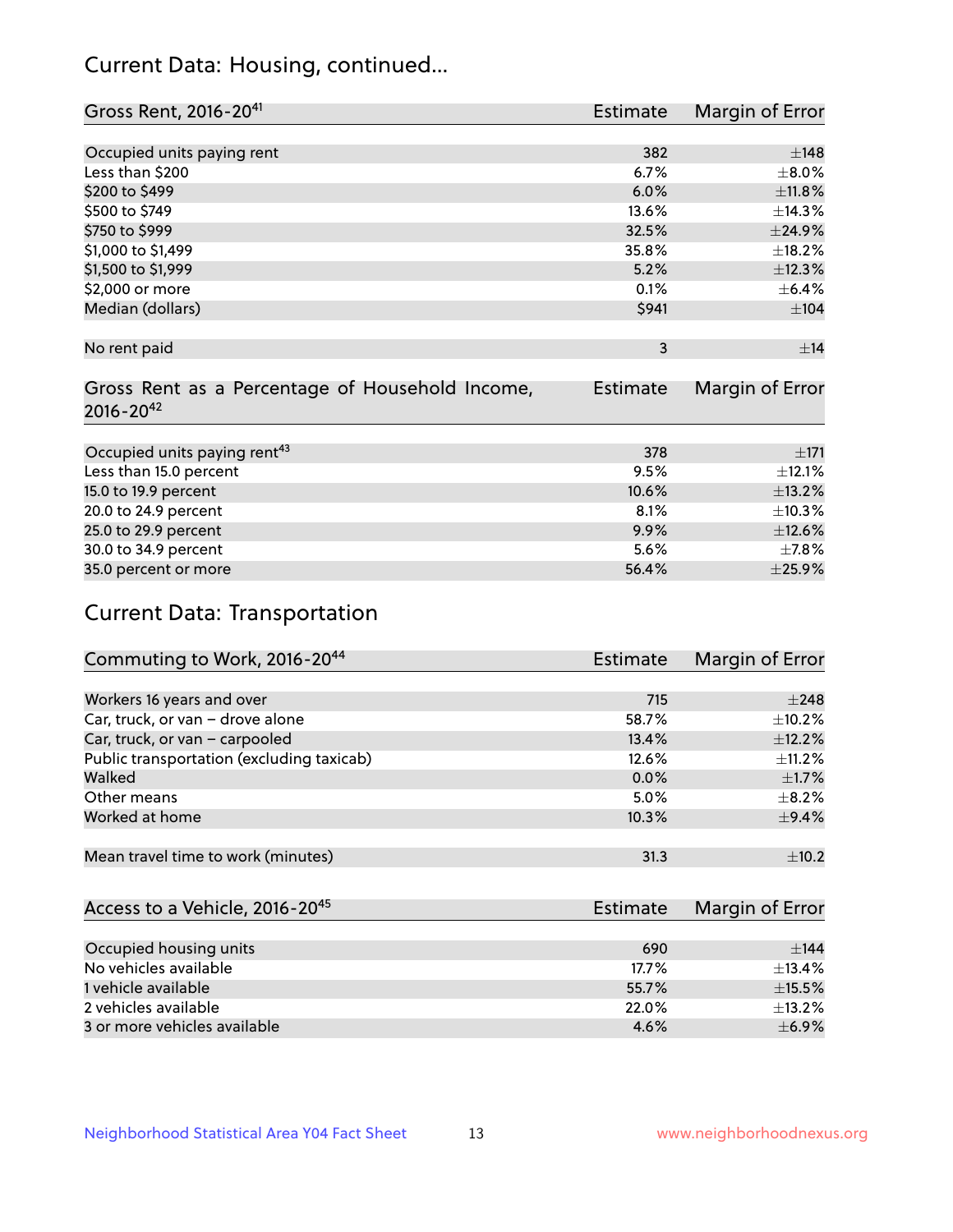# Current Data: Health

| Health Insurance coverage, 2016-2046                    | <b>Estimate</b> | Margin of Error |
|---------------------------------------------------------|-----------------|-----------------|
|                                                         |                 |                 |
| Civilian Noninstitutionalized Population                | 1,743           | $\pm$ 516       |
| With health insurance coverage                          | 78.0%           | ±32.1%          |
| With private health insurance coverage                  | 50.8%           | ±10.4%          |
| With public health coverage                             | 35.8%           | ±11.1%          |
| No health insurance coverage                            | 22.0%           | ±12.1%          |
| Civilian Noninstitutionalized Population Under 19 years | 497             | $\pm$ 497       |
| No health insurance coverage                            | 19.4%           | $\pm 25.2\%$    |
|                                                         |                 |                 |
| Civilian Noninstitutionalized Population 19 to 64 years | 1,061           | $\pm$ 347       |
| In labor force:                                         | 834             | $\pm 257$       |
| Employed:                                               | 696             | $\pm 267$       |
| With health insurance coverage                          | 79.0%           | ±16.3%          |
| With private health insurance coverage                  | 75.5%           | ±19.1%          |
| With public coverage                                    | 4.3%            | ±5.4%           |
| No health insurance coverage                            | 21.0%           | ±16.6%          |
|                                                         |                 |                 |
| Unemployed:                                             | 138             | $\pm 267$       |
| With health insurance coverage                          | 37.4%           | $\pm$ 29.5%     |
| With private health insurance coverage                  | 22.2%           | ±19.3%          |
| With public coverage                                    | 15.2%           | ±32.5%          |
| No health insurance coverage                            | 62.6%           | ±49.1%          |
|                                                         |                 |                 |
| Not in labor force:                                     | 228             | $\pm 231$       |
| With health insurance coverage                          | 78.8%           | ±108.5%         |
| With private health insurance coverage                  | 16.7%           | ±14.0%          |
| With public coverage                                    | 69.2%           | ±20.3%          |
| No health insurance coverage                            | 21.2%           | ±32.4%          |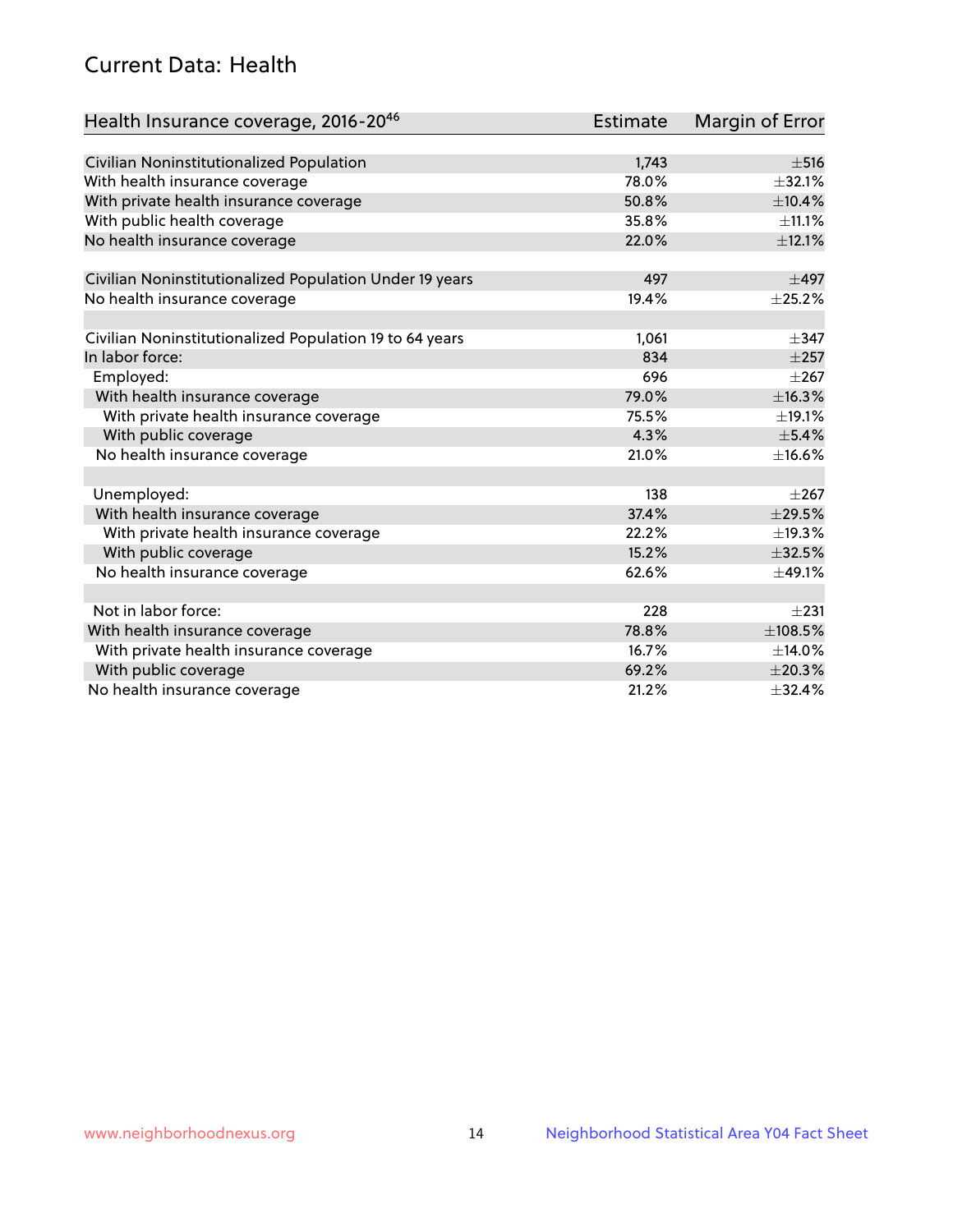#### Notes:

- 1. Source: U.S. Census Bureau, Decennial Census 2000, SF1 tables P8, P12; American Community Survey, tables B01001, B03002
- 2. This category includes Pacific Islanders, Native Americans and Alaska Natives, people who identify as some other race, and those who identify as bi/multi racial.
- 3. Source: U.S. Census Bureau, Decennial Census 2000, SF1 tables P15, P16, P18, P19; American Community Survey, tables B11001, B11005, B11003
- 4. Source: U.S. Census Bureau, Decennial Census 2000, SF3 table P37; American Community Survey, table B15002
- 5. Source: U.S. Census Bureau, Longitudinal Employer-Household Dynamics Residential Area Characteristics, Table JT01 (Primary Jobs); Workplace Area Characteristics, Table JT00 (All Jobs)
- 6. Source: U.S. Census Bureau, Decennial Census 2000, SF3 tables P52, P87; American Community Survey, tables B19001, B17001
- 7. Source: U.S. Census Bureau, Decennial Census 2000, SF1 tables H3, H4; American Community Survey, tables B25002, B25009
- 8. Source: U.S. Census Bureau, Decennial Census 2000, SF3 table H44; American Community Survey, tables B25044
- 9. Source: Atlanta Police Department, COBRA; U.S. Census Bureau, American Community Survey, table B01001
- 10. Source: U.S. Census Bureau, American Community Survey, table B01001
- 11. Source: U.S. Census Bureau, American Community Survey, table B03002
- 12. Source: U.S. Census Bureau, American Community Survey, table B05002
- 13. Source: U.S. Census Bureau, American Community Survey, table B05003
- 14. Source: U.S. Census Bureau, American Community Survey, tables B19001, B19025, B19051, B19061, B19055, B19065, B19059, B19069, B19056, B19066, B19057, B19067, B22001, B19101, B19127
- 15. Source: U.S. Census Bureau, American Community Survey, tables B19201, B19214, B20017, B19313
- 16. Source: U.S. Census Bureau, American Community Survey, table B17010
- 17. Source: U.S. Census Bureau, American Community Survey, tables B17001, B17006, B17021, B17007. Table totals may be lower than the total population, as they are based on the population for whom poverty status is determined.
- 18. Source: U.S. Census Bureau, American Community Survey, B17001H, B17001B, B17001D, B17001I. Table totals may be lower than the total population, as they are based on the population for whom poverty status is determined.
- 19. Source: U.S. Census Bureau, American Community Survey, tables B23001, B23008
- 20. Source: U.S. Census Bureau, American Community Survey, table C24030
- 21. Source: U.S. Census Bureau, American Community Survey, table C24010
- 22. Source: U.S. Census Bureau, American Community Survey, table B24080
- 23. Source: U.S. Census Bureau, Longitudinal Employer-Household Dynamics Origin-Destination Data, Tables JT00 Main and JT00 Aux
- 24. Source: U.S. Census Bureau, Longitudinal Employer-Household Dynamics Origin-Destination Data, Tables JT00 Main and JT00 Aux
- 25. Source: U.S. Census Bureau, Longitudinal Employer-Household Dynamics Origin-Destination Data, Tables JT00 Main and JT00 Aux
- 26. Source: U.S. Census Bureau, Longitudinal Employer-Household Dynamics Origin-Destination Data, Tables JT00 Main and JT00 Aux
- 27. Source: U.S. Census Bureau, American Community Survey, table B14001
- 28. Source: U.S. Census Bureau, American Community Survey, table B15002
- 29. Source: U.S. Census Bureau, American Community Survey, tables B11001, B11003, B11007, B11005, B09019
- 30. Source: U.S. Census Bureau, American Community Survey, tables B25002, B25003, B25004
- 31. Source: U.S. Census Bureau, American Community Survey, table B25024
- 32. Source: U.S. Census Bureau, American Community Survey, table B25034
- 33. Source: U.S. Census Bureau, American Community Survey, tables B25009, B25008, B25003
- 34. Source: U.S. Census Bureau, American Community Survey, table B07003
- 35. Source: U.S. Census Bureau, American Community Survey, table B25075. This value is self-reported and may differ from home values as determined by the County Tax Assessor.
- 36. Source: U.S. Census Bureau, American Community Survey, table B25081
- 37. Source: U.S. Census Bureau, American Community Survey, table B25087
- 38. Source: U.S. Census Bureau, American Community Survey, table B25091
- 39. Excludes units where Selected Monthly Owner Costs as a Percentage of Income cannot be computed.
- 40. Excludes units where Selected Monthly Owner Costs as a Percentage of Income cannot be computed.
- 41. Source: U.S. Census Bureau, American Community Survey, table B25063
- 42. Source: U.S. Census Bureau, American Community Survey, table B25070
- 43. Excludes units where Gross Rent as a Percentage of Income cannot be computed.
- 44. Source: U.S. Census Bureau, American Community Survey, tables B08101, B08013
- 45. Source: U.S. Census Bureau, American Community Survey, table B25044
- 46. Source: U.S. Census Bureau, American Community Survey, tables B18135, B27011

The dagger (†) symbol denotes values that cannot be computed.